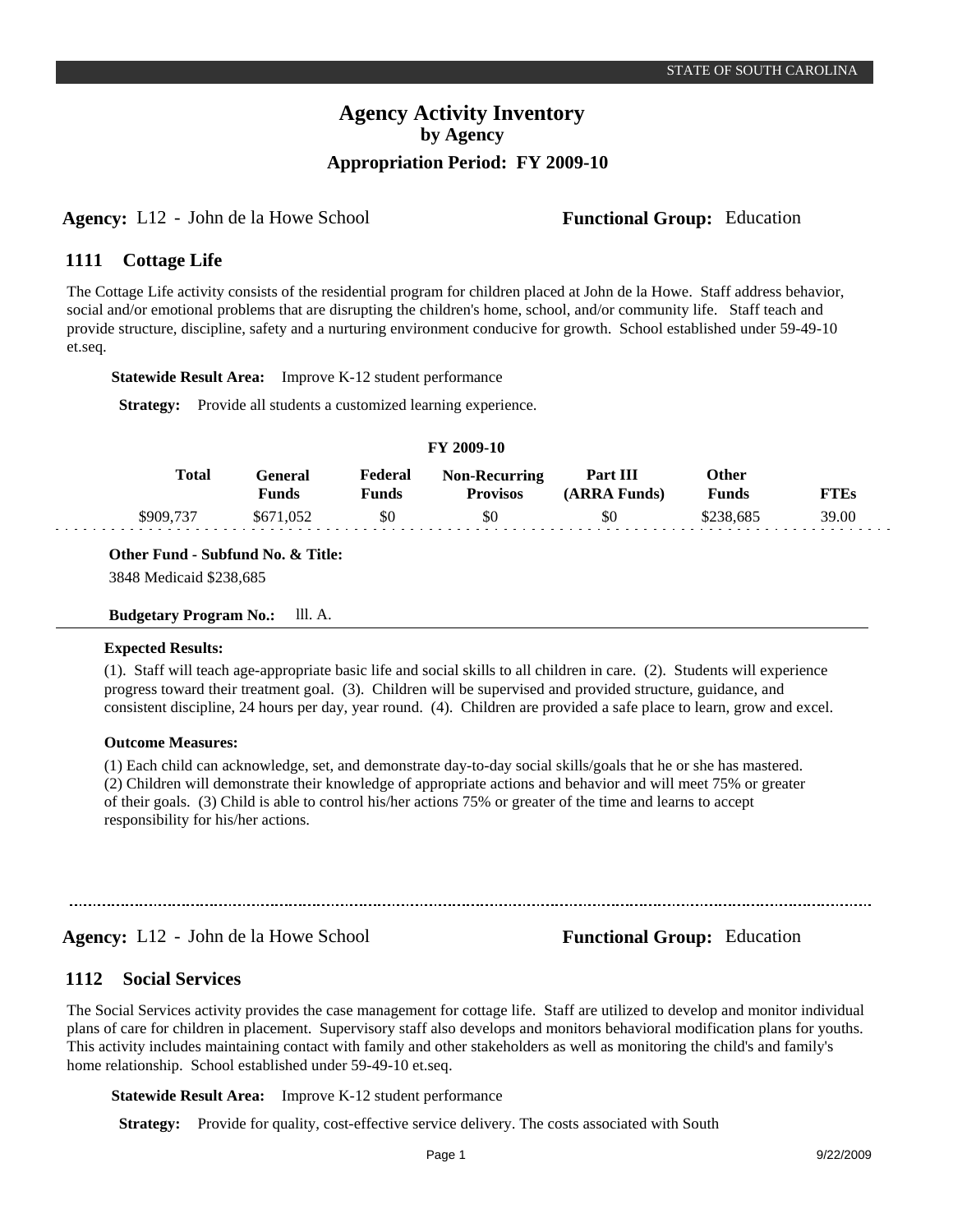# **Appropriation Period: FY 2009-10**

Carolina's transportation and testing systems should be reduced while the efficiency with which these systems operate is improved.

# **FY 2009-10**

| <b>Total</b>      | General<br>Funds | Federal<br>Funds | <b>Non-Recurring</b><br><b>Provisos</b> | Part III<br>(ARRA Funds) | Other<br><b>Funds</b> | <b>FTEs</b> |
|-------------------|------------------|------------------|-----------------------------------------|--------------------------|-----------------------|-------------|
| $$278,22^{\circ}$ |                  | \$0              | \$0                                     | \$0                      | \$140,472             | 3.00        |

# **Other Fund - Subfund No. & Title:**

3848 Medicaid \$75,000, 4973 EIA Alloc \$65,472

# **Budgetary Program No.:** lll. A.

### **Expected Results:**

(1). Organized and consistent communication is expected between staff, students and families to help ensure the child's progress in treatment. (2). Ensure children will consistently make appropriate behavioral decisions and transfer those improved decision-making skills to their homes, schools and communities. (3). Home life and everyday life are evaluated for improvement. (4). Progress in treatment will be appropriately documented per agency and funded standards.

# **Outcome Measures:**

(1) Children will demonstrate improved and appropriate communications skills 80% of the time. (2) Children will demonstrate an increase in improved and acceptable social, emotional, and behavioral choices in decisions and actions. (3) Children will return to their home communities better equipped to handle personal, social, and educational situations. (4) Discharge Summary will reflect 75% or higher of goals met.

# **Agency:** L12 - John de la Howe School **Functional Group:** Education

### **Medical Care 1113**

The Medical Care activity provides services to children who come into placement through assessment, monitoring and treatment of their physical health by a registered nurse. Medications are administered by the infirmary staff under the nurse's directions. Medical and dental referrals are scheduled on an as-needed basis. Section 59-49-10 et.seq.

**Statewide Result Area:** Improve K-12 student performance

**Strategy:** Provide all students a customized learning experience.

# **FY 2009-10**

| Total     | <b>Teneral</b><br>Funds | Federal<br>Funds | <b>Non-Recurring</b><br><b>Provisos</b> | Part III<br>(ARRA Funds) | Other<br><b>Funds</b> | FTEs |
|-----------|-------------------------|------------------|-----------------------------------------|--------------------------|-----------------------|------|
| \$152,615 | \$119,135               | \$0              | \$0                                     | \$0                      | \$33,480              | 3.00 |

# **Other Fund - Subfund No. & Title:**

3848 Medicaid \$20,000, 4973 EIA Alloc \$13,480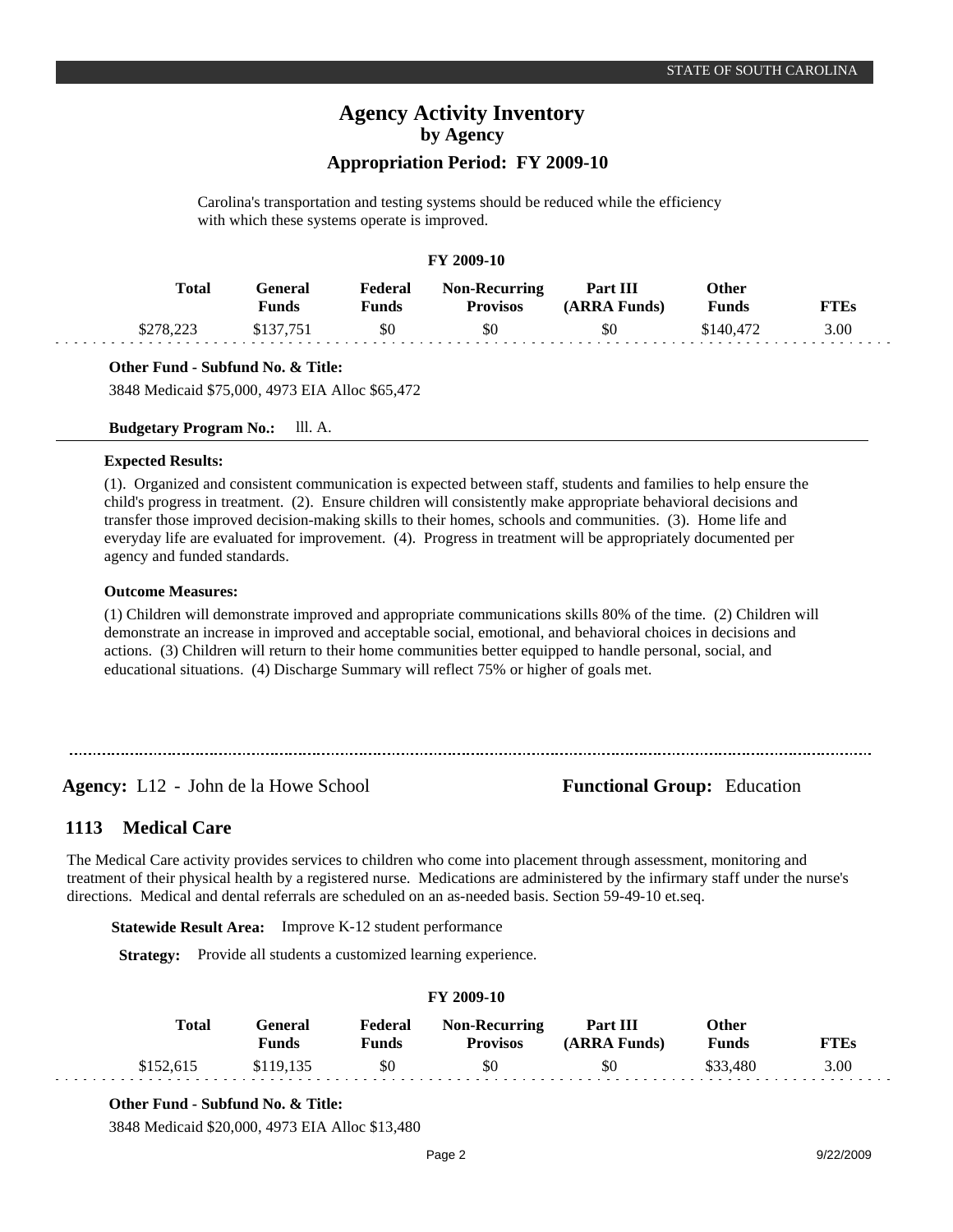# **Budgetary Program No.:** lll. B.

## **Expected Results:**

(1). All children will be screened and provided appropriate medical care. (2). All children will receive medication as ordered by their physicians. (3). By providing medical and dental care as needed, students will maintain optimal health. (4). Emergency care and first aid will be provided as needed. (5) All medical care will be recorded in the child's medical record.

# **Outcome Measures:**

(1) 100% of the children placed receive physical examinations and health screening. (2) Medical records will reflect monitoring and administering of medications as prescribed by a physician. (3) Medical records will evidence the delivery of appropriate medical care.

**Agency:** L12 - John de la Howe School **Functional Group:** Education

### **Therapeutic Activities 1114**

The Therapeutic Activity Program provides therapeutic recreational and work activities which provide the mental, emotional, and physical stimulation necessary for the child's growth. Section 59-49-10 et.seq.

**Statewide Result Area:** Improve K-12 student performance

**Strategy:** Provide all students a customized learning experience.

# **FY 2009-10**

| <b>Total</b> | General<br>Funds | Federal<br>Funds | <b>Non-Recurring</b><br><b>Provisos</b> | Part III<br>(ARRA Funds) | Other<br><b>Funds</b> | TTE <sub>S</sub> |
|--------------|------------------|------------------|-----------------------------------------|--------------------------|-----------------------|------------------|
|              | \$225,928        | \$0              | \$0                                     | \$0                      | \$5.000               | 9.00             |

**Other Fund - Subfund No. & Title:**

3959 Farm Proceeds \$5,000

# **Budgetary Program No.:** lll. C.

# **Expected Results:**

(1). Through recreational therapy, the child will become a more positive and beneficial member of society. (2). Child will be taught respect for rules and authority through learning to process issues in a group setting while appropriate peer pressure focuses on reducing the risk of delinquent or antisocial behavior. (3). The child will learn valuable work skills/ethics.

# **Outcome Measures:**

(1) Children will demonstrate the ability to earn privileges by meeting behavioral expectations. (2) Children will apply for and receive jobs related to their interest including, but not limited to: food service, agriculture, administrative support service, and landscaping. (3) Child's demonstrated ability to function in various social settings. (4) Child's positive contribution to his/her community.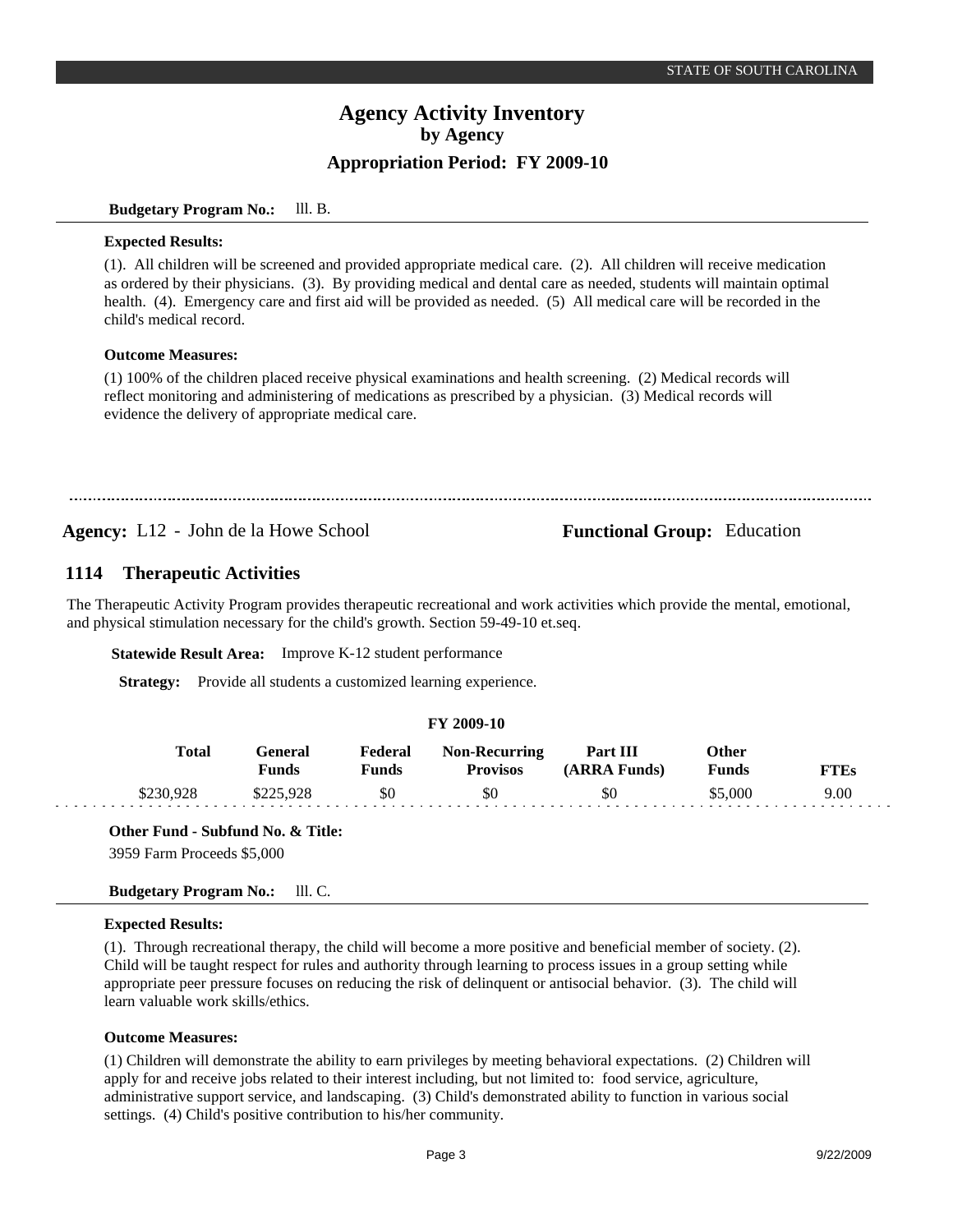**Agency:** L12 - John de la Howe School **Functional Group:** Education

#### **Family Enrichment 1115**

The Family Enrichment activity provides: (1). Therapeutic counseling on a scheduled basis to individuals, groups and families. Activities and counseling services are the focus of rebuilding and strengthening relationships between the children, their siblings and their parent(s). Family enrichment program offers students support groups that specialize in treatment to individual needs: anger management, relationships, alcohol and drugs, identity, and grief and loss, etc. (2). Interactive activities and programs to encourage parents, guardians, and/or adults in authority to effectively communicate, set boundaries, provide structure and supervision to the children in their care. These activities include Parent Education Workshops, Family Challenge Groups, and Individual Plan of Care meetings. Section 59-49-10 et.seq. (3) Review and process admissions on a nondiscriminatory basis. (4) Provide face to face assessments to determine child's eligibility for placement (provide tour and interview). (5) Admissions provides residency services to qualified children and youth of parents/guardians residing in South Carolina. (6) Make referrals to local agencies or other service providers, when appropriate make final decisions regarding acceptance or rejection.

**Statewide Result Area:** Improve K-12 student performance

**Strategy:** Provide all students a customized learning experience.

| F I 2002-IV |           |                  |                  |                                         |                          |                       |             |  |  |  |
|-------------|-----------|------------------|------------------|-----------------------------------------|--------------------------|-----------------------|-------------|--|--|--|
|             | Total     | General<br>Funds | Federal<br>Funds | <b>Non-Recurring</b><br><b>Provisos</b> | Part III<br>(ARRA Funds) | Other<br><b>Funds</b> | <b>FTEs</b> |  |  |  |
|             | \$342,221 | \$275,090        | \$0              | \$0                                     | \$0                      | \$67.131              | 9.00        |  |  |  |

# **FY 2009-10**

# **Other Fund - Subfund No. & Title:**

3848 Medicaid \$47,875, 4973 EIA Alloc \$19,256

**Budgetary Program No.:** lll. B.

# **Expected Results:**

(1). Children and parent(s) will learn to communicate effectively and consistently. (2). Parents are taught to take control of family issues by establishing rules, boundaries and adequate supervision and discipline. (3). Child can express his or her feelings in a manner that demonstrates respect to the adult in authority. (4) All inquiries are handled professionally within 10 days of receiving the necessary paperwork (i.e. application, social history, school records, evaluations, etc.) (5) Within 10 days of review/tour/interview, admissions compile the information to be presented. (6) For youth who have been approved for admittance, parents/guardians will be notified within three business days. (7) For youth who have been rejected for admittance, parents/guardians will be notified within five business days. (8) For youth who have been rejected for admittance, parents/guardians have the right to file an appeal to have their case heard by the Appeals committee.

# **Outcome Measures:**

(1) Children's demonstrated ability to earn privileges by meeting behavioral expectations. (2) Children will apply for and receive jobs related to their interest including, but not limited to: food service, agriculture, administrative support service, and landscaping. (3) Child's demonstrated ability to function in various social settings. (4) Child's positive contribution to his/her community.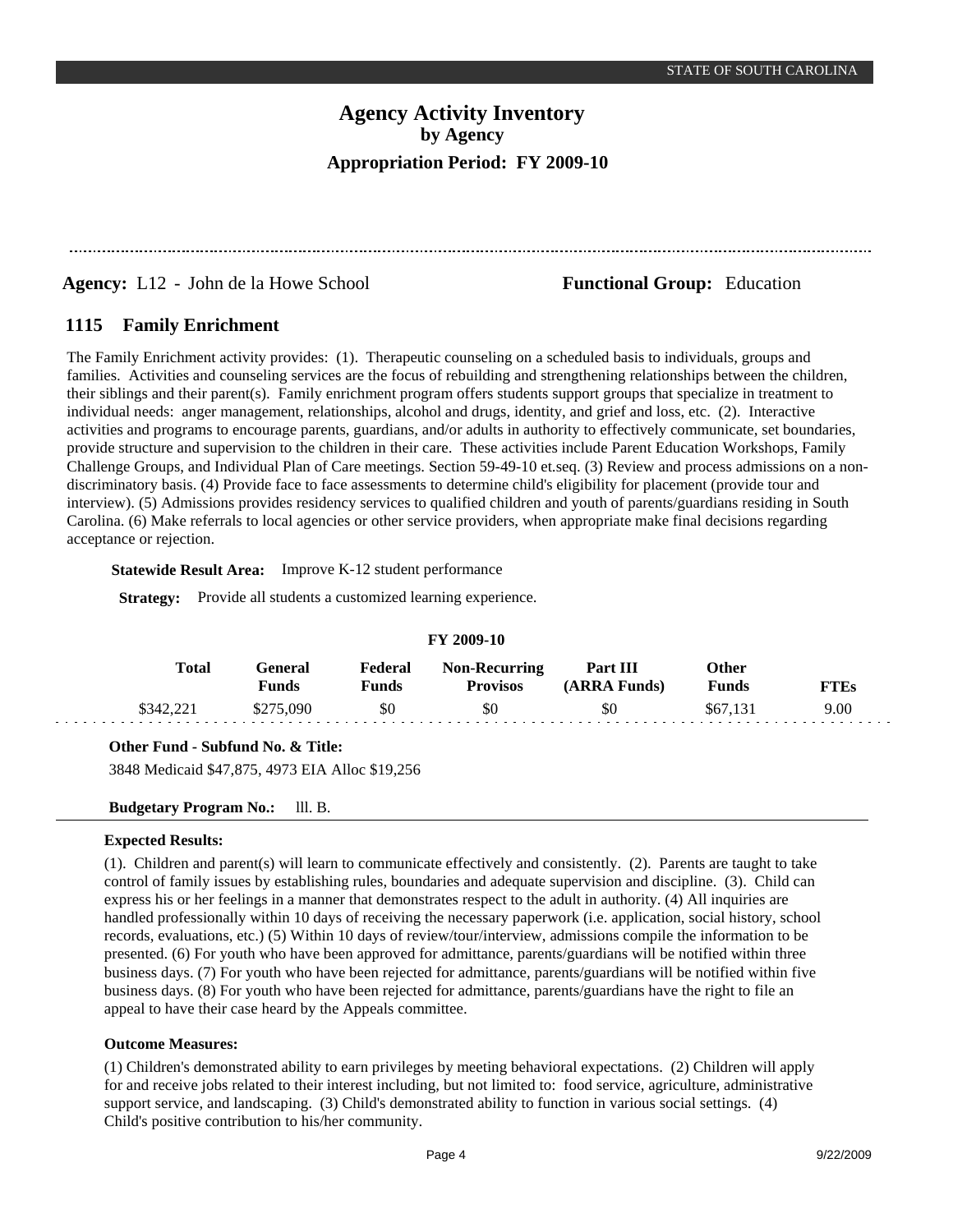# **Agency:** L12 - John de la Howe School **Functional Group:** Education

#### **Education 1116**

The Education department will provide appropriate educational services to students in grades 5-10 who are placed in the care of the agency. All teachers and staff are certified and the school is accredited by the South Carolina Department of Education. In addition to academic instruction, students will have opportunities to enhance their socialization and leadership skills through such activities as athletics, dances, journalistic productions and service learning projects in agriculture. School established under 59-49-10 et.seq.

**Statewide Result Area:** Improve K-12 student performance

**Strategy:** Provide each student an education that equips them with the skills necessary to compete in the regional, national, and international marketplace.

# **FY 2009-10**

| Total       | General)<br>Funds | Federal<br>Funds | <b>Non-Recurring</b><br><b>Provisos</b> | Part III<br>(ARRA Funds) | Other<br><b>Funds</b> | <b>FTEs</b> |
|-------------|-------------------|------------------|-----------------------------------------|--------------------------|-----------------------|-------------|
| \$1,483,952 | \$538.978         | \$90.360         | \$600.000                               | \$0                      | \$254.614             | 17.83       |

**Other Fund - Subfund No. & Title:**

4973 EIA Alloc \$254,614

# **Budgetary Program No.:** II.

# **Expected Results:**

John de la Howe School's education program provides a quality education with emphasis on reading, writing and mathematics. 100% of the students are expected to make at least one year's academic growth in reading and math as measured by pre- and post-tests.

## **Outcome Measures:**

During the school year, 100% of students' records (including IEPs) will be reviewed by teachers to ensure that 80% of students meet or exceed their performance goals.

**Agency:** L12 - John de la Howe School **Functional Group:** Education

#### **Buildings and Grounds 1117**

The Buildings and Grounds Department maintains over 70+ buildings on a 1,216 acre campus in a rural setting. The primary responsibilities of this department consists of day-to-day maintenance of all campus buildings, water lines, electrical system (which we own), all HVAC equipment, security and alarm systems, campus fire protection equipment, fire alarm systems, campus sewer lines, and campus lawn care. These services have to comply with State and Federal regulations. It works with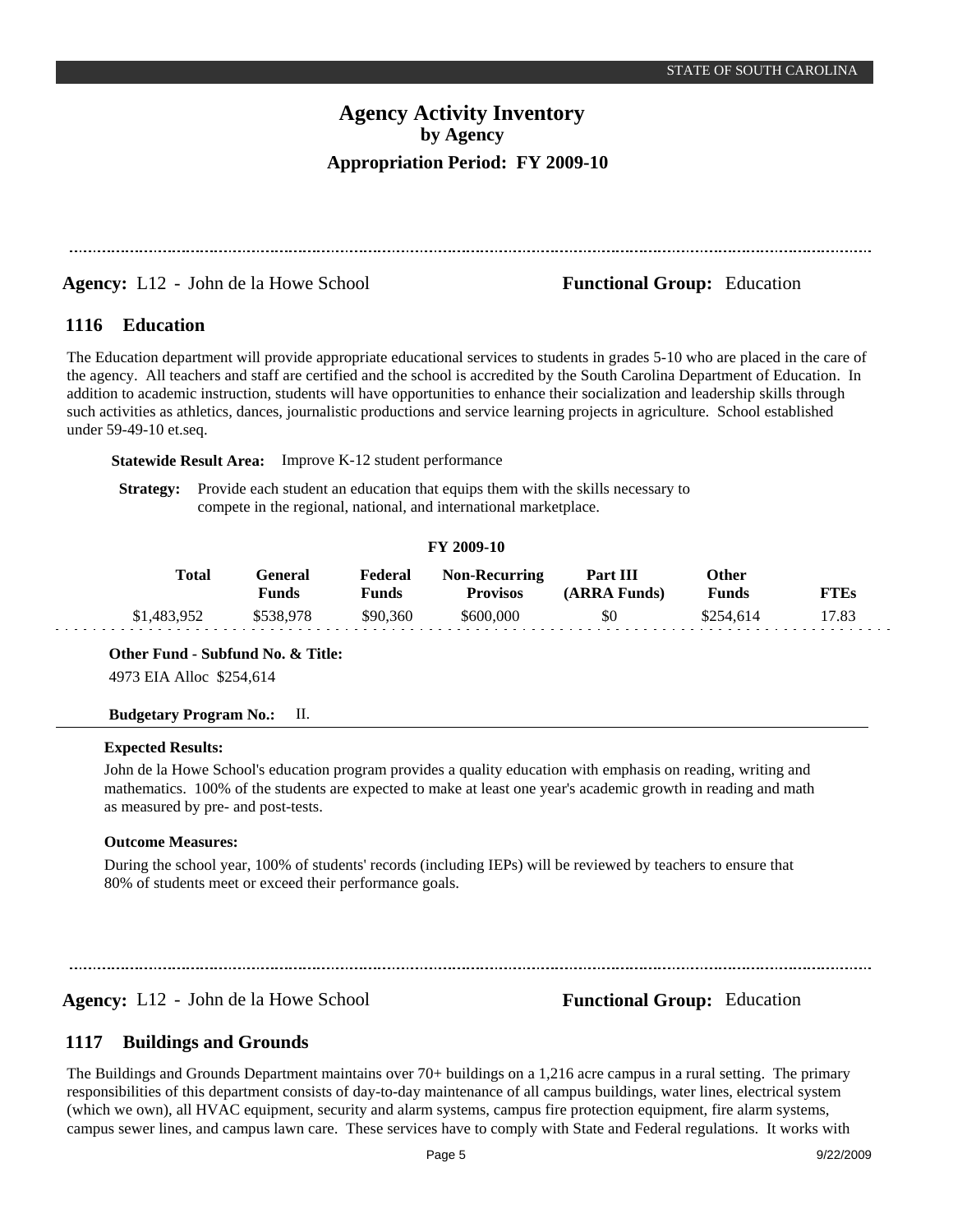# **Appropriation Period: FY 2009-10**

and supervises student workers as is safe and appropriate. Section 59-49-10 et.seq.

**Statewide Result Area:** Improve K-12 student performance

**Strategy:** Provide for quality, cost-effective service delivery. The costs associated with South Carolina's transportation and testing systems should be reduced while the efficiency with which these systems operate is improved.

# **FY 2009-10**

| Total     | General<br>Funds | Federal<br>Funds | <b>Non-Recurring</b><br><b>Provisos</b> | Part III<br>(ARRA Funds) | Other<br><b>Funds</b> | <b>FTEs</b> |
|-----------|------------------|------------------|-----------------------------------------|--------------------------|-----------------------|-------------|
| \$549.596 | \$267.644        | \$0              | \$100,000                               | \$0                      | \$181.952             | 5.00        |
|           |                  |                  |                                         |                          |                       |             |

# **Other Fund - Subfund No. & Title:**

3848 Medicaid \$98,440, 3035 Oper Rev \$58,512, 3959 Timber Sales \$25,000

# **Budgetary Program No.:** III.A.

# **Expected Results:**

The Buildings and Grounds Department exists to assist in fulfilling the overall agency mission and providing services to those children in our care by providing physical plant services and activities which enable the day-today functions of the agency to continue. These services will be done in compliance of all State and Federal laws. The Building and Grounds Department will receive daily maintenance request and complete them in a timely manner, monitor various safety system and comfort systems to keep in operable status and maintain regulations required by DSS, DHEC, the State Fire Marshall's Office and OSHA.

# **Outcome Measures:**

Satisfactory ratings on regulatory compliance audits.

**Agency:** L12 - John de la Howe School **Functional Group:** Education

#### **Dietary 1118**

The Dietary Department operates a central cafeteria 12 months a year that provides three meals a day, seven days a week, except breakfasts and suppers on the weekends. They plan and send food to the cottages for the weekend breakfast and Sunday supper. This department plans all meals, purchases and stores all food items, maintains records on USDA commodities in National School Lunchroom Program. It has to maintain the facility according to DHEC and Federal regulations. Prepare and serve produce grown in the agency garden. Works with and supervises student workers to serve meals, cleanup, prepare vegetables and other activities. Section 59-49-10 et.seq.

**Statewide Result Area:** Improve K-12 student performance

**Strategy:** Provide for quality, cost-effective service delivery. The costs associated with South Carolina's transportation and testing systems should be reduced while the efficiency with which these systems operate is improved.

# **FY 2009-10**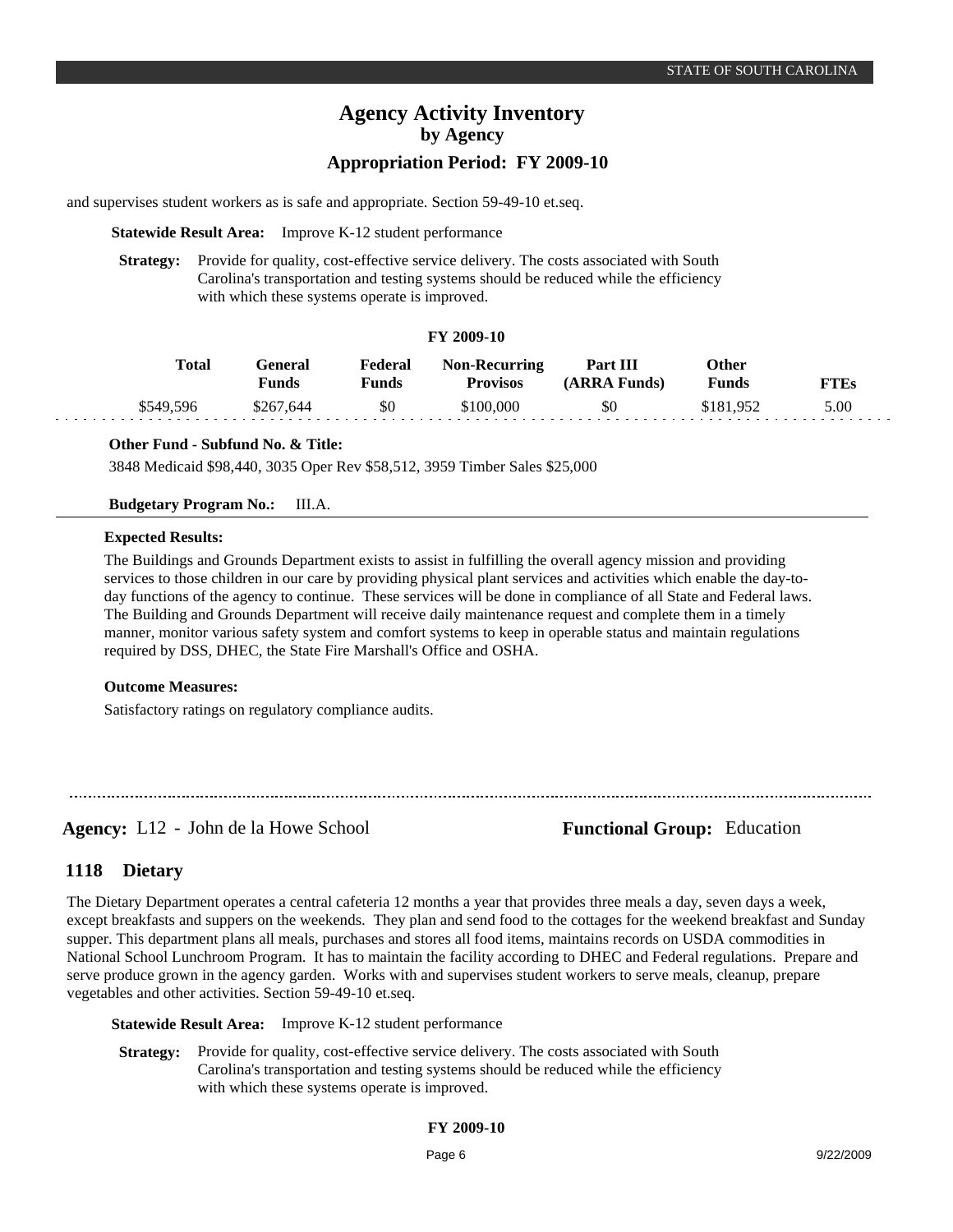# **Appropriation Period: FY 2009-10**

| Total     | General<br><b>Funds</b> | Federal<br>Funds | <b>Non-Recurring</b><br><b>Provisos</b> | Part III<br>(ARRA Funds) | <b>)ther</b><br>Funds | <b>FTEs</b> |
|-----------|-------------------------|------------------|-----------------------------------------|--------------------------|-----------------------|-------------|
| \$384.584 | \$233.584               | \$90.000         | \$0                                     | \$0                      | \$61,000              | 6.00        |

# **Other Fund - Subfund No. & Title:**

3960 Sale of Meals \$16,000, 3035 Oper Rev \$25,000, 3848 Medicaid \$20,000

# **Budgetary Program No.:** III.A.

# **Expected Results:**

The Dietary Department will provide USDA approved meals to children, maintain a sanitary, safe and healthy facility, and keep required records for reimbursement.

# **Outcome Measures:**

Maintenance of an A rating from DHEC.

**Agency:** L12 - John de la Howe School **Functional Group:** Education

### **Garbage Pickup/Motor Vehicle Operations 1119**

Garbage Pickup/Motor Vehicle Operations provides services to the agency vehicles of 6 cars/vans, 12 trucks, 4 buses, 1 fire truck. It maintains a motor vehicle maintenance facility according to State Fleet Management Guidelines. This department daily refuels vehicles for trips, takes vehicles to get repairs, orders parts and supplies, does repairs and maintenance work on vehicles owned by the agency. Maintains tractors and farm implements used in garden, hay cutting, and campus maintenance. Assists the farm manager in maintain the tractors. Works with and supervises student workers washing vehicles, delivering supplies, and other activities. This department also picks up office trash, twelve cottages, the cafeteria, campus school building, administration building, family counseling center, the infirmary, and various trash cans placed on campus. This trash is picked up three times a week and carried to the central trash bin. On Fridays this department distributes food to the cottages for weekend meals. Section 59-49-10 et.seq.

**Statewide Result Area:** Improve K-12 student performance

**Strategy:** Provide for quality, cost-effective service delivery. The costs associated with South Carolina's transportation and testing systems should be reduced while the efficiency with which these systems operate is improved.

| <b>FY 2009-10</b> |              |                  |                  |                                         |                          |                       |             |  |  |  |
|-------------------|--------------|------------------|------------------|-----------------------------------------|--------------------------|-----------------------|-------------|--|--|--|
|                   | <b>Total</b> | General<br>Funds | Federal<br>Funds | <b>Non-Recurring</b><br><b>Provisos</b> | Part III<br>(ARRA Funds) | <b>Other</b><br>Funds | <b>FTEs</b> |  |  |  |
|                   | \$75,350     | \$75,350         | \$0              | \$0                                     | \$0                      | \$0                   | 00.1        |  |  |  |

**Other Fund - Subfund No. & Title:**

**Budgetary Program No.:** III.A.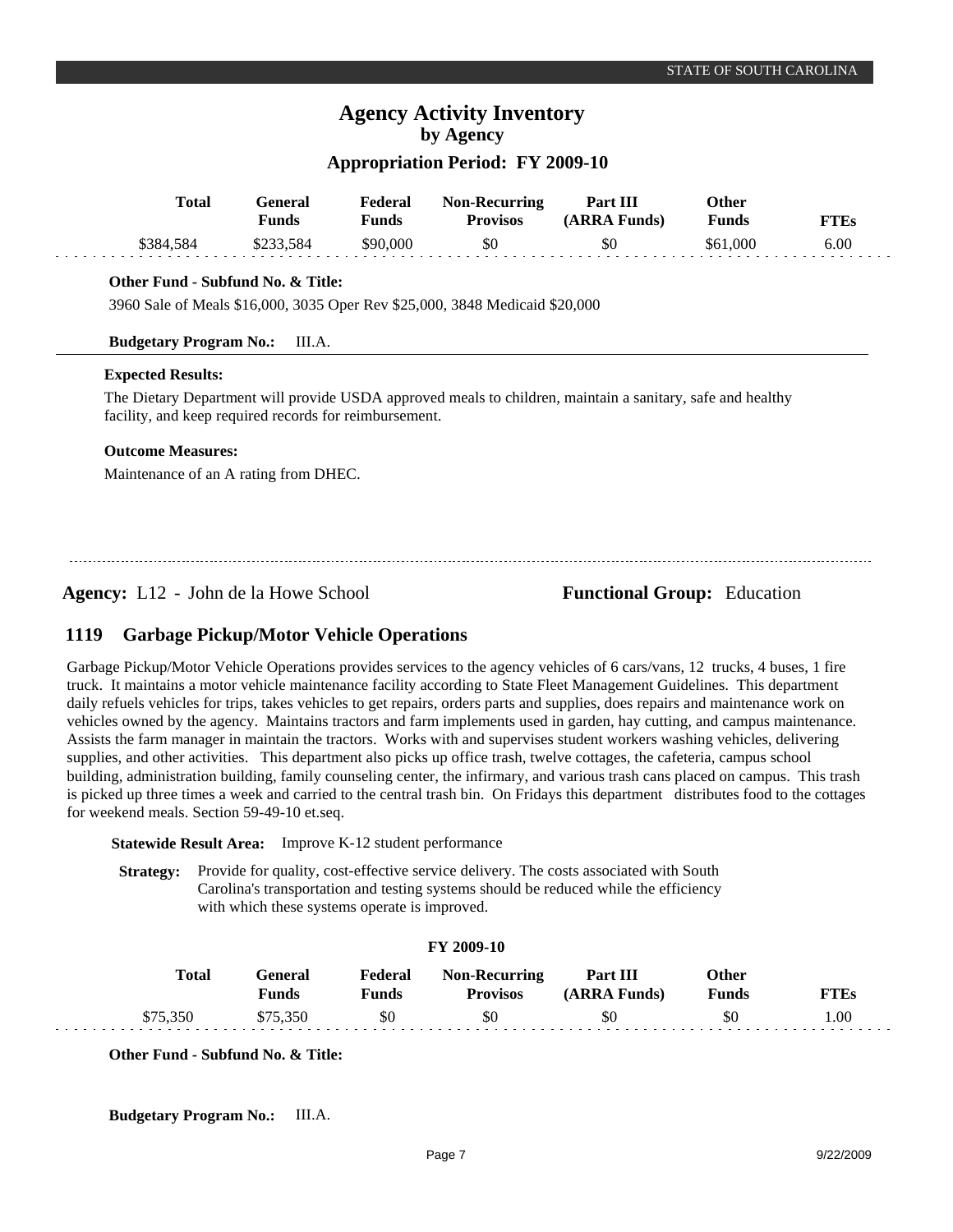# **Expected Results:**

This department will have all vehicles maintained and ready for use, trash will be picked up as scheduled, and food baskets distributed as scheduled.

# **Outcome Measures:**

This department has vehicles ready for use, or does not have out-of-service for over five days (parts pending), and the trash is picked up according to schedule and take to central trash bin, and weekend food supplies are delivered.

# **Agency:** L12 - John de la Howe School **Functional Group:** Education

### **Laundry/Supply/ Housekeeping Services 1120**

Laundry, supply and housekeeping: These activities are combined because these employees do one or more of the duties depending on the day of the week. The agency runs a central laundry on campus. The laundry receives clothes from twelve cottages, the cafeteria, the infirmary, and the family center. It washes children's clothes, bed linens, bed spreads and blankets, sleeping bags, and various other items. This department also serves the campus by issuing supplies such as cleaning supplies as requisitioned by the cottages, the cafeteria, the infirmary, family center, and school building. Also children, through their cottage counselor, may requisition clothing and personal hygiene items. This department does housekeeping duties immediately after guest rooms are used at the Family Center after family weekends on campus; in the administration building and in the chapel. This department works with, directs and supervises student workers as needed. Section 59-49-10 et.seq.

# **Statewide Result Area:** Improve K-12 student performance

**Strategy:** Provide for quality, cost-effective service delivery. The costs associated with South Carolina's transportation and testing systems should be reduced while the efficiency with which these systems operate is improved.

### **FY 2009-10**

| Total    | General<br>Funds | Federal<br>Funds | <b>Non-Recurring</b><br><b>Provisos</b> | Part III<br>(ARRA Funds) | Other<br><b>Funds</b> | <b>FTEs</b> |
|----------|------------------|------------------|-----------------------------------------|--------------------------|-----------------------|-------------|
| \$72,389 | \$72.389         | \$0              | \$0                                     | \$0                      | \$0                   | 2.00        |

**Other Fund - Subfund No. & Title:**

# **Budgetary Program No.:** III.A.

# **Expected Results:**

The Laundry/Supply/Housekeeping Department will clean assigned laundry, provide needed campus supplies and clean assigned buildings.

# **Outcome Measures:**

The laundry/supply/Housekeeping Department have clothes cleaned, counted, and returned by assigned time. Supply area open and available for supply pickup. Housekeeping areas cleaned and ready for us.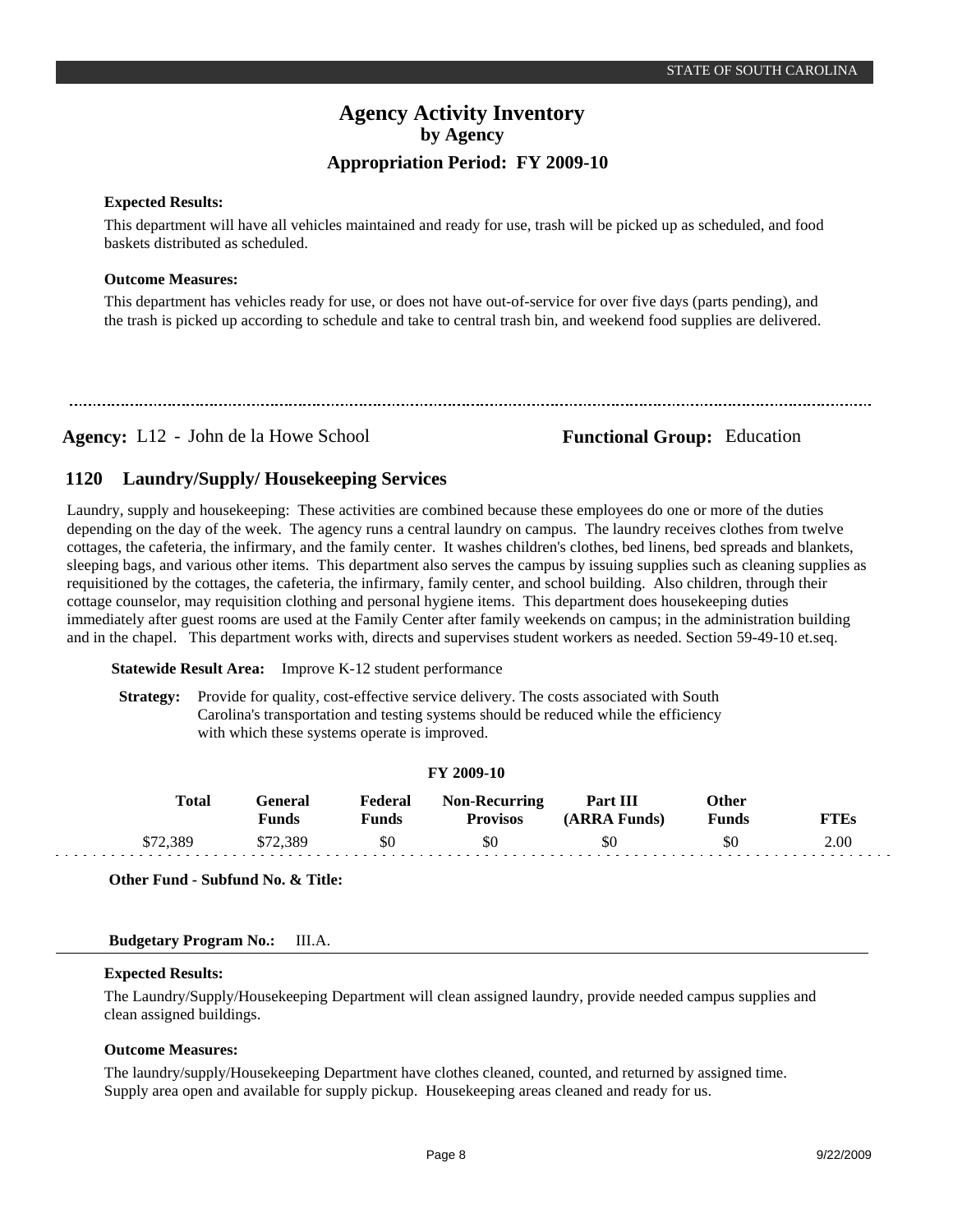# **Agency:** L12 - John de la Howe School **Functional Group:** Education

#### **Business Operations 1121**

The Business Operations Department provides accounting, Human Resources, procurement, operational and capital budgeting, and business management services. This department works with many State and Federal offices in the management of our funds. Section 59-49-10 et.seq.

**Statewide Result Area:** Improve K-12 student performance

**Strategy:** Administration

# **FY 2009-10**

| Total     | General<br><b>Funds</b> | Federal<br>Funds | <b>Non-Recurring</b><br><b>Provisos</b> | Part III<br>(ARRA Funds) | Other<br>Funds | FTEs |
|-----------|-------------------------|------------------|-----------------------------------------|--------------------------|----------------|------|
| \$217,640 | \$217,640               | \$0              | \$0                                     | \$0                      | \$C            | 7.00 |

**Other Fund - Subfund No. & Title:** 3035 Oper Rev

# **Budgetary Program No.:** IV.

# **Expected Results:**

(1). Accounting records will be kept in a timely manner with no material weaknesses in the yearly independent audit. (2). Human resources regulations will be followed. (3) The employment process will be documented at each step and perspective employees advised. (4) Supplies and services will be purchased according to State guidelines and internal procurement guidelines. (5). The operational and capital budget will be written and monitored. (4). Business operations with outside vendors, agencies, parents and employees will be effective and professional.

# **Outcome Measures:**

(1) No exceptions in the audit. (2) Records available in required time restraints. (3) All human resource reports are done correctly in time period given. (4) Human resource regulations are followed. (5) Employees are updated regarding any changes. (6) Appropriate supplies and services are provided. (7) The budgets are monitored and reported to Supervisors. (8) Budget planning is done in a timely manner. (9) Outside groups doing business with the agency receive payments, reports, notifications, and changes in policies in a timely manner.

**Agency:** L12 - John de la Howe School **Functional Group:** Education

### **Administration 1122**

The Administration department is responsible for the overall mission of the agency. The Board of Trustees hires the Superintendent who is responsible for providing leadership and vision, facilitating the development and implementation of the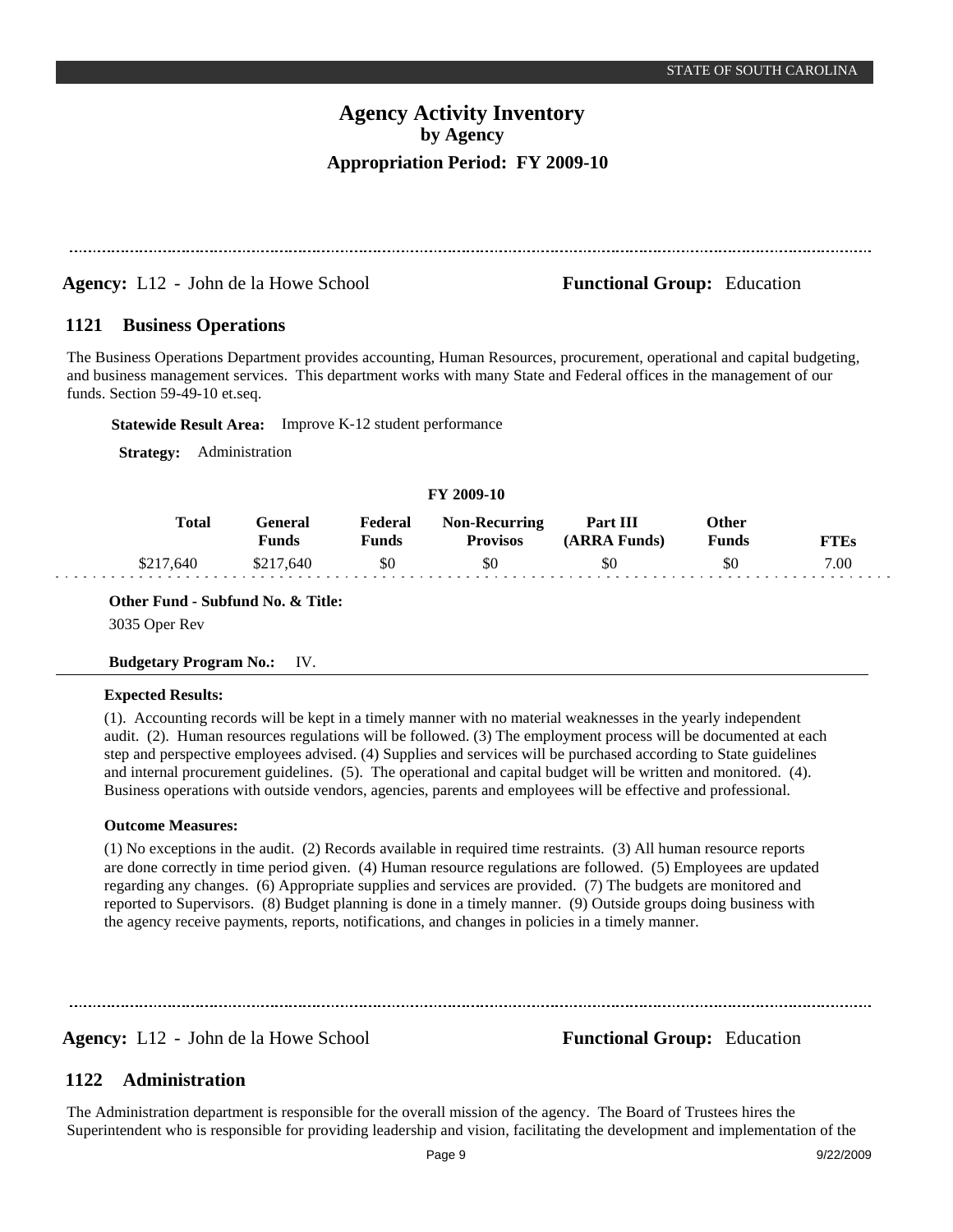agency's strategic plan, selecting and supervising staff, ensuring compliance with Board, State and Federal policy, managing all school properties and facilities, and planning, implementing and supervising the various programs designed to meet the needs of the children and families referred to John de la Howe School. This department maintains contact with legislators and elected officials to keep them aware of the program services and agency needs. Quality improvement activities are included in Administration and includes, but are not limited to, ensuring regulatory compliance, agency policy and procedure compliance, coordination of continuous quality improvement process, and staff development. Section 59-49-10 et.seq.

**Statewide Result Area:** Improve K-12 student performance

**Strategy:** Administration

### **FY 2009-10**

| Total     | General<br>Funds | Federal<br>Funds | <b>Non-Recurring</b><br><b>Provisos</b> | Part III<br>(ARRA Funds) | Other<br><b>Funds</b> | FTEs |
|-----------|------------------|------------------|-----------------------------------------|--------------------------|-----------------------|------|
| \$158,622 | \$156,622        | \$0              | \$0                                     | \$0                      | \$2,000               | 4.00 |

**Other Fund - Subfund No. & Title:**

3035 Oper Rev \$2,000

## **Budgetary Program No.:** I.

### **Expected Results:**

(1). Agency mission will be carried out. (2). Qualified staff will be selected, trained and supervised. (3). High quality services will be provided to the children of South Carolina. (4). Programs will be monitored and modified to meet the needs of our children. (5). The facilities will be maintained as a safe, secure and healthy environment for children and staff. (6). A continuous quality improvement process will be implemented. (7). Accreditation efforts will be maintained; agency will remain in compliance with all applicable regulations specific to agency program policy, licensing, and funding; agency will realize additional effectiveness and efficiency in all areas of operation. (8). Legislators and elected officials will be kept knowledgeable of program services. (9). Legislators will be kept informed of funding needs.

### **Outcome Measures:**

(1) Agency mission is carried out according to Board policy and stated mission. (2) Qualified staff is selected and trained. (3) Highest possible number of students served per year with the lowest possible recidivism rate. (4) Children's program provides appropriate services for the needs of our children. (5) Presence of CQI process as evidence by specific quality improvement initiatives. (6) Presence of leadership as evidenced by agency's fulfillment of its mission. (7) Informed funding decisions made by legislators.

**Agency:** L12 - John de la Howe School **Functional Group:** Education

#### **Information Technology 1124**

The Information Technology Department manages the campus file servers, approves the procurement of all software and computers, does all IT planning, maintains the fiber optic cabling system that ties in all 12 cottages and major campus buildings, updates the agency web page, does computer repair and trains staff. Section 59-49-10 et.seq.

**Statewide Result Area:** Improve K-12 student performance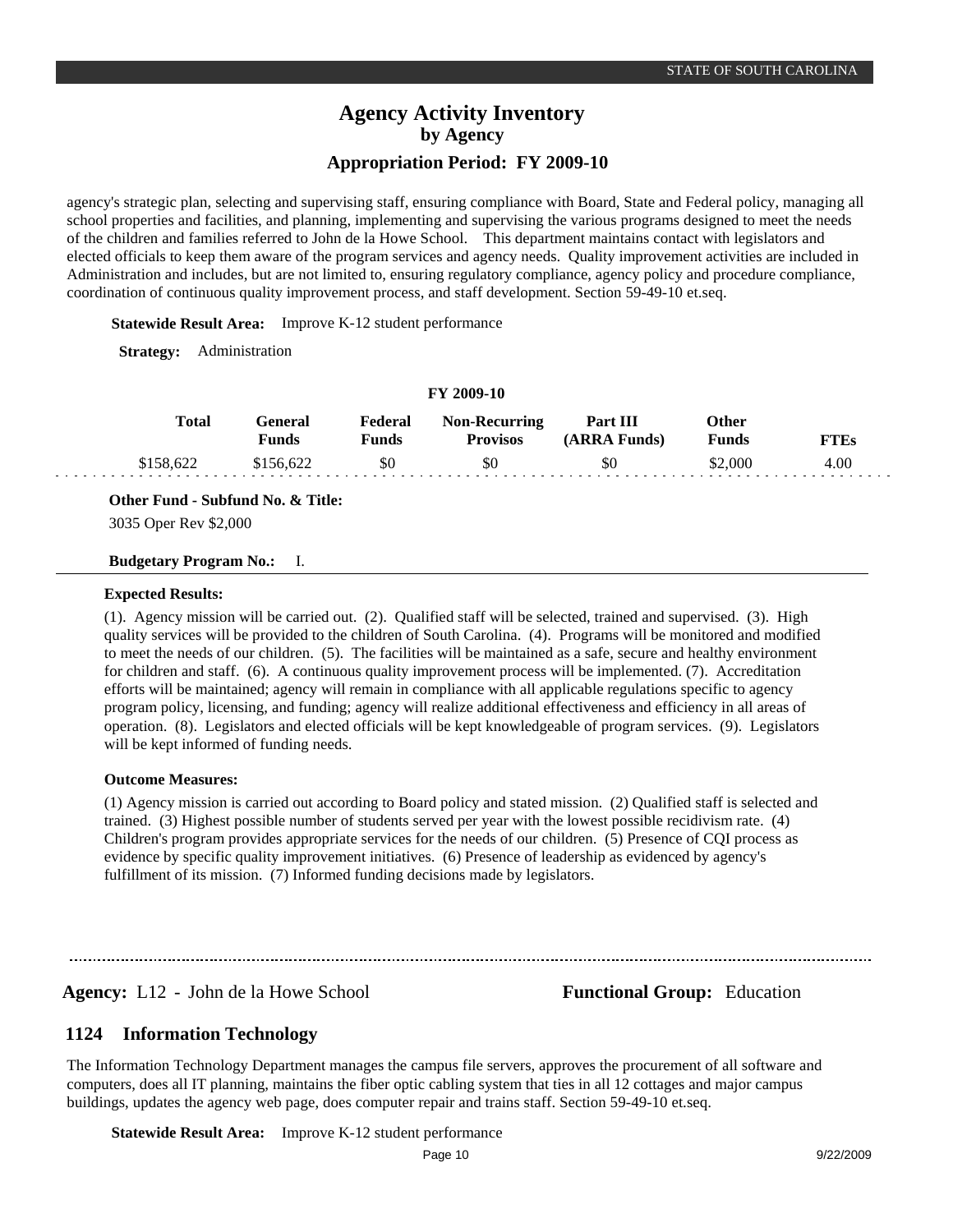# **Appropriation Period: FY 2009-10**

**Strategy:** Provide for quality, cost-effective service delivery. The costs associated with South Carolina's transportation and testing systems should be reduced while the efficiency with which these systems operate is improved.

# **FY 2009-10**

| <b>Total</b> | General<br>Funds | Federal<br>Funds | <b>Non-Recurring</b><br><b>Provisos</b> | Part III<br>(ARRA Funds) | Other<br>Funds | FTEs |
|--------------|------------------|------------------|-----------------------------------------|--------------------------|----------------|------|
| \$58,424     | \$47.512         | \$0              | \$0                                     | \$0                      | \$10.912       | 1.00 |

**Other Fund - Subfund No. & Title:**

4973 EIA Alloc \$10,912

# **Budgetary Program No.:** IV.

# **Expected Results:**

The Information Technology Department will have all software standardized, computers and file server up and running with appropriate backup and agency personnel trained.

### **Outcome Measures:**

Agency staff have technology equipment that is reliable in the functioning of their jobs.

# **Agency:** L12 - John de la Howe School **Functional Group:** Education

#### **Therapeutic Wilderness Camping 1593**

An outdoor therapeutic wilderness camping program designed to provide an environment that is more fully aligned with a child's nature. It provides opportunities for adventure and exploration in the outdoors. Small group living encourages team work, cooperation, self-discipline and accountability. This activity provides a wide variety of direct experiences with the natural surroundings. The program naturally removes the day-to-day distractions that usually create competition for a young person's attention. The program motivates one to succeed in goal-setting and reevaluating goals and outcome on a daily basis. Trekking and camping are utilized to associate planning, action, life and decision making with everyday activities. Section 59- 49-10 et.seq.

**Statewide Result Area:** Improve K-12 student performance

**Strategy:** Provide all students a customized learning experience.

# **FY 2009-10**

|      | <b>Total</b> | Feneral<br><b>Funds</b> | Federal<br>Funds | <b>Non-Recurring</b><br><b>Provisos</b> | Part III<br>(ARRA Funds) | )ther<br>Funds | $T^* \mathbf{T} \mathbf{E}$ s |
|------|--------------|-------------------------|------------------|-----------------------------------------|--------------------------|----------------|-------------------------------|
| 380. |              | 8380.156                | \$0              | \$0                                     | \$0                      | \$0            | 10.68                         |

**Other Fund - Subfund No. & Title:**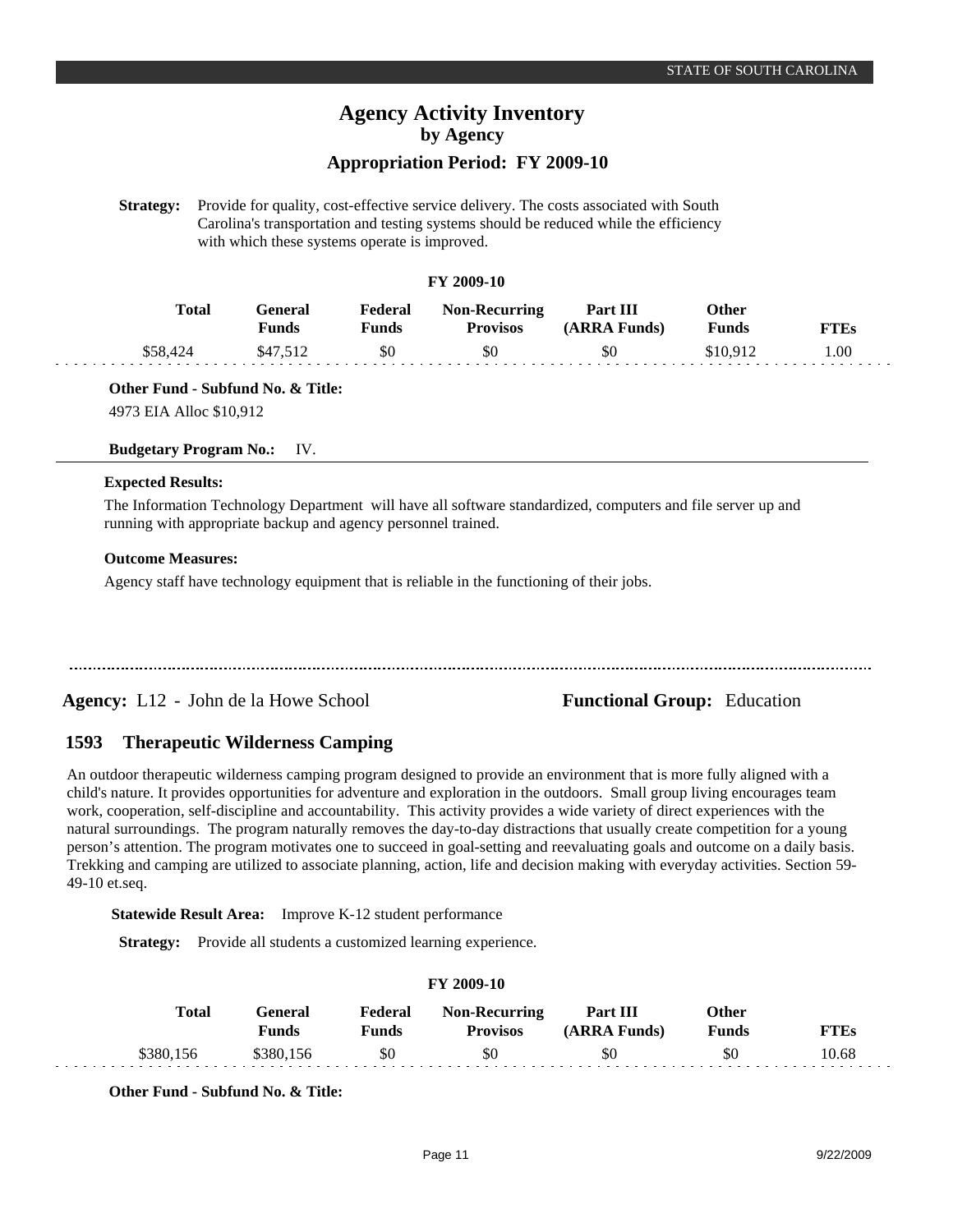### **Budgetary Program No.:** III.D.

### **Expected Results:**

Each child is afforded opportunities to experience a unique living situation, supervised by trained professional adults that direct and guide them through challenging events. Each child has the opportunity to realize accomplishments through new experiences. Children will participate in and complete a program that challenges their everyday existence (logical thinking, effective communication, appropriate decision making skills, etc.). Children will develop deeper and more profound relationships with the adult in authority in their life and learn to work through issues or challenges in an appropriate and controlled manner.

## **Outcome Measures:**

Child's demonstrated ability to appropriately manage difficult life situations. Child's successful achievement of at least 75% of his goals. Child's ability to demonstrate at least two new life/social skills that he did not have at placement. Child's demonstrated ability to accept being confronted about inappropriate behaviors and addressed issues at least 75% of the time. Determined by Homestay Evaluations and Individual Plan of Care Goals. Parent and child will demonstrate appropriate skills to address parent/child's growth.

**Agency:** L12 - John de la Howe School **Functional Group:** Education

#### **4.04% Mid-Year Reduction 9998**

4.04% Mid-Year Reduction

**Statewide Result Area:** Improve K-12 student performance

**Strategy:** FY 2009-10 4.04% Mid-Year Reduction

# **FY 2009-10**

| <b>Total</b> | General<br>Funds | Federal<br>Funds | <b>Non-Recurring</b><br><b>Provisos</b> | Part III<br>(ARRA Funds) | Other<br>Funds | <b>FTEs</b> |
|--------------|------------------|------------------|-----------------------------------------|--------------------------|----------------|-------------|
| (S138.028)   | (\$138,028)      | \$0              | \$0                                     | \$0                      | \$0            | 0.00        |

**Other Fund - Subfund No. & Title:**

NA

**Budgetary Program No.:** NA

**Expected Results:** NA

**Outcome Measures:** NA